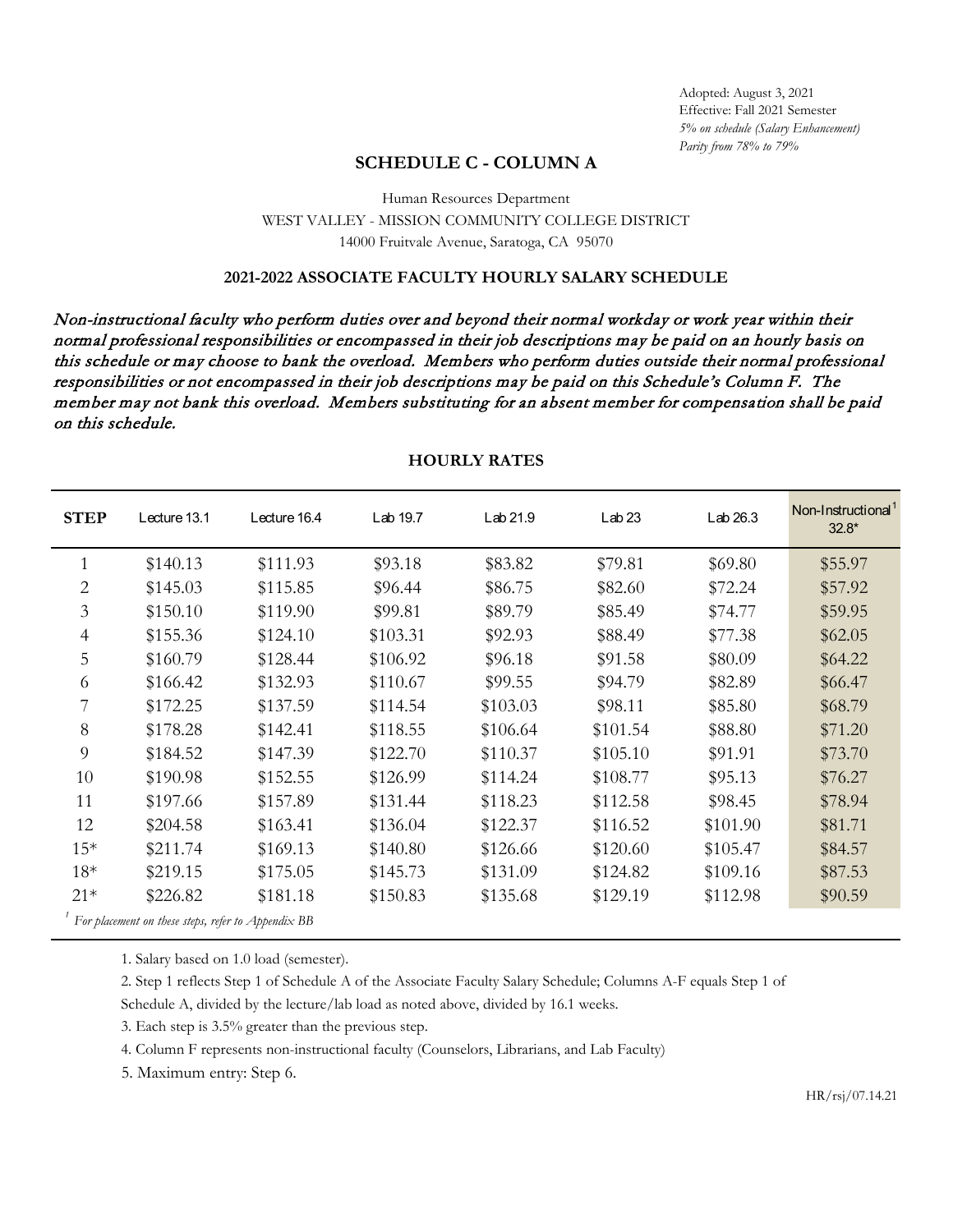# **SCHEDULE C - COLUMN B**

## Human Resources Department WEST VALLEY - MISSION COMMUNITY COLLEGE DISTRICT 14000 Fruitvale Avenue, Saratoga, CA 95070

### **2021-2022 ASSOCIATE FACULTY HOURLY SALARY SCHEDULE**

Non-instructional faculty who perform duties over and beyond their normal workday or work year within their normal professional responsibilities or encompassed in their job descriptions may be paid on an hourly basis on this schedule or may choose to bank the overload. Members who perform duties outside their normal professional responsibilities or not encompassed in their job descriptions may be paid on this Schedule's Column F. The member may not bank this overload. Members substituting for an absent member for compensation shall be paid on this schedule.

| <b>STEP</b>                                        | Lecture 13.1 | Lecture 16.4 | Lab 19.7 | Lab 21.9 | Lab <sub>23</sub> | Lab 26.3 | Non-Instructional <sup>1</sup><br>$32.8*$ |  |  |
|----------------------------------------------------|--------------|--------------|----------|----------|-------------------|----------|-------------------------------------------|--|--|
|                                                    | \$145.37     | \$116.12     | \$96.67  | \$86.96  | \$82.80           | \$72.41  | \$58.06                                   |  |  |
| $\overline{2}$                                     | \$150.47     | \$120.19     | \$100.06 | \$90.01  | \$85.70           | \$74.95  | \$60.10                                   |  |  |
| 3                                                  | \$155.73     | \$124.39     | \$103.56 | \$93.15  | \$88.70           | \$77.57  | \$62.20                                   |  |  |
| $\overline{4}$                                     | \$161.18     | \$128.75     | \$107.18 | \$96.42  | \$91.80           | \$80.28  | \$64.37                                   |  |  |
| 5                                                  | \$166.82     | \$133.26     | \$110.93 | \$99.79  | \$95.02           | \$83.10  | \$66.63                                   |  |  |
| 6                                                  | \$172.66     | \$137.92     | \$114.82 | \$103.28 | \$98.34           | \$86.00  | \$68.96                                   |  |  |
| 7                                                  | \$178.71     | \$142.75     | \$118.84 | \$106.90 | \$101.79          | \$89.01  | \$71.37                                   |  |  |
| 8                                                  | \$184.97     | \$147.75     | \$123.00 | \$110.64 | \$105.35          | \$92.13  | \$73.87                                   |  |  |
| 9                                                  | \$191.44     | \$152.92     | \$127.30 | \$114.52 | \$109.04          | \$95.36  | \$76.46                                   |  |  |
| 10                                                 | \$198.13     | \$158.26     | \$131.75 | \$118.52 | \$112.85          | \$98.69  | \$79.13                                   |  |  |
| 11                                                 | \$205.07     | \$163.80     | \$136.37 | \$122.67 | \$116.80          | \$102.14 | \$81.90                                   |  |  |
| 12                                                 | \$212.25     | \$169.54     | \$141.14 | \$126.96 | \$120.89          | \$105.72 | \$84.77                                   |  |  |
| $15*$                                              | \$219.67     | \$175.47     | \$146.08 | \$131.40 | \$125.12          | \$109.42 | \$87.73                                   |  |  |
| $18*$                                              | \$227.37     | \$181.62     | \$151.19 | \$136.00 | \$129.50          | \$113.25 | \$90.81                                   |  |  |
| $21*$                                              | \$235.32     | \$187.97     | \$156.48 | \$140.76 | \$134.03          | \$117.21 | \$93.99                                   |  |  |
| For placement on these steps, refer to Appendix BB |              |              |          |          |                   |          |                                           |  |  |

### **HOURLY RATES**

1. Salary based on 1.0 load (semester).

2. Step 1 reflects Step 1 of Schedule A of the Associate Faculty Salary Schedule; Columns A-F equals Step 1 of

Schedule A, divided by the lecture/lab load as noted above, divided by 16.1 weeks.

3. Each step is 3.5% greater than the previous step.

4. Column F represents non-instructional faculty (Counselors, Librarians, and Lab Faculty)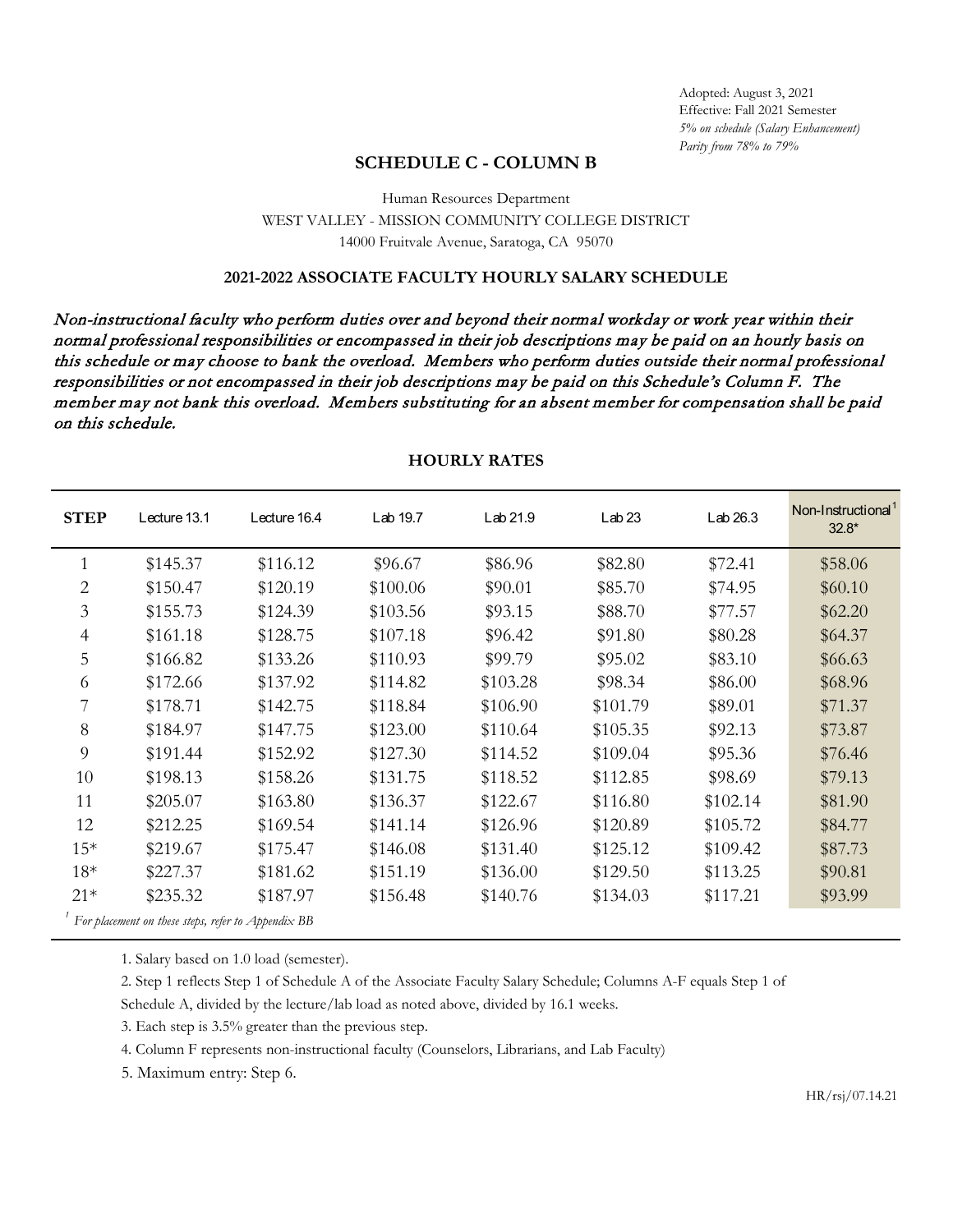# **SCHEDULE C - COLUMN C**

## Human Resources Department WEST VALLEY - MISSION COMMUNITY COLLEGE DISTRICT 14000 Fruitvale Avenue, Saratoga, CA 95070

### **2021-2022 ASSOCIATE FACULTY HOURLY SALARY SCHEDULE**

Non-instructional faculty who perform duties over and beyond their normal workday or work year within their normal professional responsibilities or encompassed in their job descriptions may be paid on an hourly basis on this schedule or may choose to bank the overload. Members who perform duties outside their normal professional responsibilities or not encompassed in their job descriptions may be paid on this Schedule's Column F. The member may not bank this overload. Members substituting for an absent member for compensation shall be paid on this schedule.

| <b>STEP</b>                                        | Lecture 13.1 | Lecture 16.4 | Lab 19.7 | Lab 21.9 | Lab <sub>23</sub> | Lab 26.3 | Non-Instructional <sup>1</sup><br>$32.8*$ |  |
|----------------------------------------------------|--------------|--------------|----------|----------|-------------------|----------|-------------------------------------------|--|
|                                                    | \$150.83     | \$120.48     | \$100.30 | \$90.22  | \$85.91           | \$75.13  | \$60.24                                   |  |
| $\overline{2}$                                     | \$156.10     | \$124.69     | \$103.81 | \$93.38  | \$88.91           | \$77.76  | \$62.35                                   |  |
| $\mathfrak{Z}$                                     | \$161.58     | \$129.06     | \$107.44 | \$96.65  | \$92.03           | \$80.48  | \$64.53                                   |  |
| $\overline{4}$                                     | \$167.22     | \$133.57     | \$111.20 | \$100.03 | \$95.24           | \$83.29  | \$66.79                                   |  |
| 5                                                  | \$173.08     | \$138.26     | \$115.10 | \$103.53 | \$98.58           | \$86.21  | \$69.13                                   |  |
| 6                                                  | \$179.14     | \$143.09     | \$119.12 | \$107.16 | \$102.03          | \$89.23  | \$71.55                                   |  |
| 7                                                  | \$185.41     | \$148.10     | \$123.29 | \$110.91 | \$105.60          | \$92.35  | \$74.05                                   |  |
| 8                                                  | \$191.90     | \$153.29     | \$127.61 | \$114.79 | \$109.30          | \$95.59  | \$76.64                                   |  |
| 9                                                  | \$198.61     | \$158.65     | \$132.07 | \$118.80 | \$113.12          | \$98.93  | \$79.32                                   |  |
| 10                                                 | \$205.57     | \$164.20     | \$136.70 | \$122.96 | \$117.08          | \$102.39 | \$82.10                                   |  |
| 11                                                 | \$212.76     | \$169.95     | \$141.48 | \$127.27 | \$121.18          | \$105.98 | \$84.98                                   |  |
| 12                                                 | \$220.20     | \$175.89     | \$146.43 | \$131.72 | \$125.42          | \$109.68 | \$87.95                                   |  |
| $15*$                                              | \$227.92     | \$182.06     | \$151.56 | \$136.33 | \$129.81          | \$113.53 | \$91.03                                   |  |
| $18*$                                              | \$235.89     | \$188.42     | \$156.86 | \$141.10 | \$134.35          | \$117.50 | \$94.21                                   |  |
| $21*$                                              | \$244.14     | \$195.02     | \$162.35 | \$146.04 | \$139.05          | \$121.61 | \$97.51                                   |  |
| For placement on these steps, refer to Appendix BB |              |              |          |          |                   |          |                                           |  |

#### **HOURLY RATES**

1. Salary based on 1.0 load (semester).

2. Step 1 reflects Step 1 of Schedule A of the Associate Faculty Salary Schedule; Columns A-F equals Step 1 of

Schedule A, divided by the lecture/lab load as noted above, divided by 16.1 weeks.

3. Each step is 3.5% greater than the previous step.

4. Column F represents non-instructional faculty (Counselors, Librarians, and Lab Faculty)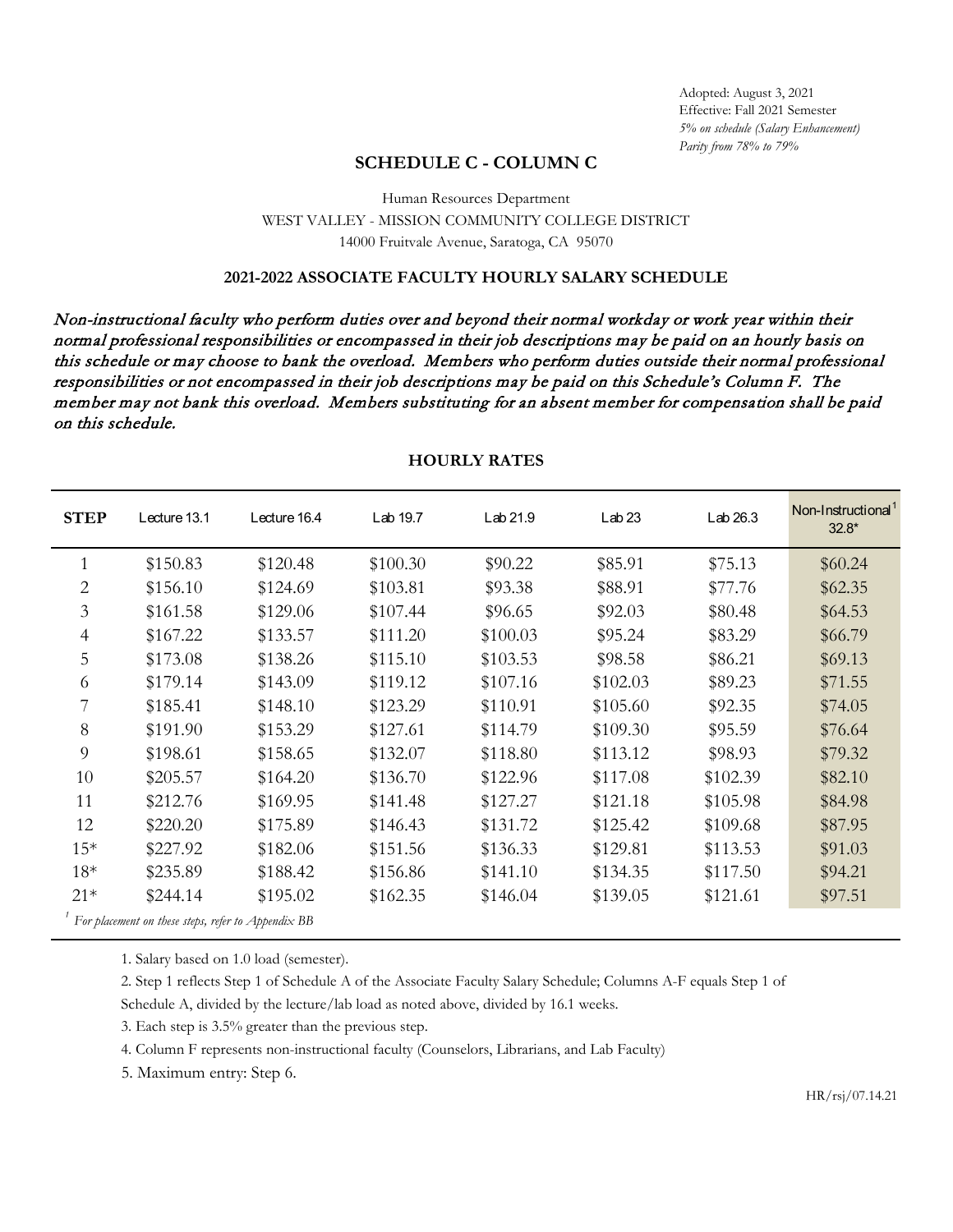# **SCHEDULE C - COLUMN D**

## Human Resources Department WEST VALLEY - MISSION COMMUNITY COLLEGE DISTRICT 14000 Fruitvale Avenue, Saratoga, CA 95070

### **2021-2022 ASSOCIATE FACULTY HOURLY SALARY SCHEDULE**

Non-instructional faculty who perform duties over and beyond their normal workday or work year within their normal professional responsibilities or encompassed in their job descriptions may be paid on an hourly basis on this schedule or may choose to bank the overload. Members who perform duties outside their normal professional responsibilities or not encompassed in their job descriptions may be paid on this Schedule's Column F. The member may not bank this overload. Members substituting for an absent member for compensation shall be paid on this schedule.

| <b>STEP</b>                                        | Lecture 13.1 | Lecture 16.4 | Lab 19.7 | Lab 21.9 | Lab <sub>23</sub> | Lab 26.3 | Non-Instructional<br>$32.8*$ |  |  |
|----------------------------------------------------|--------------|--------------|----------|----------|-------------------|----------|------------------------------|--|--|
|                                                    | \$156.48     | \$125.00     | \$104.06 | \$93.60  | \$89.13           | \$77.94  | \$62.50                      |  |  |
| $\overline{2}$                                     | \$161.96     | \$129.37     | \$107.70 | \$96.88  | \$92.25           | \$80.67  | \$64.69                      |  |  |
| $\mathfrak{Z}$                                     | \$167.64     | \$133.90     | \$111.47 | \$100.28 | \$95.48           | \$83.50  | \$66.95                      |  |  |
| $\overline{4}$                                     | \$173.50     | \$138.59     | \$115.37 | \$103.78 | \$98.82           | \$86.42  | \$69.29                      |  |  |
| 5                                                  | \$179.57     | \$143.44     | \$119.41 | \$107.41 | \$102.28          | \$89.44  | \$71.72                      |  |  |
| 6                                                  | \$185.86     | \$148.46     | \$123.59 | \$111.18 | \$105.86          | \$92.58  | \$74.23                      |  |  |
| 7                                                  | \$192.36     | \$153.65     | \$127.92 | \$115.07 | \$109.56          | \$95.82  | \$76.83                      |  |  |
| 8                                                  | \$199.09     | \$159.03     | \$132.39 | \$119.09 | \$113.40          | \$99.17  | \$79.52                      |  |  |
| 9                                                  | \$206.06     | \$164.60     | \$137.02 | \$123.26 | \$117.36          | \$102.64 | \$82.30                      |  |  |
| 10                                                 | \$213.27     | \$170.36     | \$141.82 | \$127.57 | \$121.47          | \$106.23 | \$85.18                      |  |  |
| 11                                                 | \$220.73     | \$176.32     | \$146.78 | \$132.04 | \$125.72          | \$109.95 | \$88.16                      |  |  |
| 12                                                 | \$228.46     | \$182.49     | \$151.92 | \$136.66 | \$130.12          | \$113.80 | \$91.25                      |  |  |
| $15*$                                              | \$236.46     | \$188.88     | \$157.24 | \$141.44 | \$134.68          | \$117.78 | \$94.44                      |  |  |
| $18*$                                              | \$244.74     | \$195.50     | \$162.75 | \$146.40 | \$139.40          | \$121.91 | \$97.75                      |  |  |
| $21*$                                              | \$253.31     | \$202.34     | \$168.44 | \$151.52 | \$144.27          | \$126.17 | \$101.17                     |  |  |
| For placement on these steps, refer to Appendix BB |              |              |          |          |                   |          |                              |  |  |

#### **HOURLY RATES**

1. Salary based on 1.0 load (semester).

2. Step 1 reflects Step 1 of Schedule A of the Associate Faculty Salary Schedule; Columns A-F equals Step 1 of

Schedule A, divided by the lecture/lab load as noted above, divided by 16.1 weeks.

3. Each step is 3.5% greater than the previous step.

4. Column F represents non-instructional faculty (Counselors, Librarians, and Lab Faculty)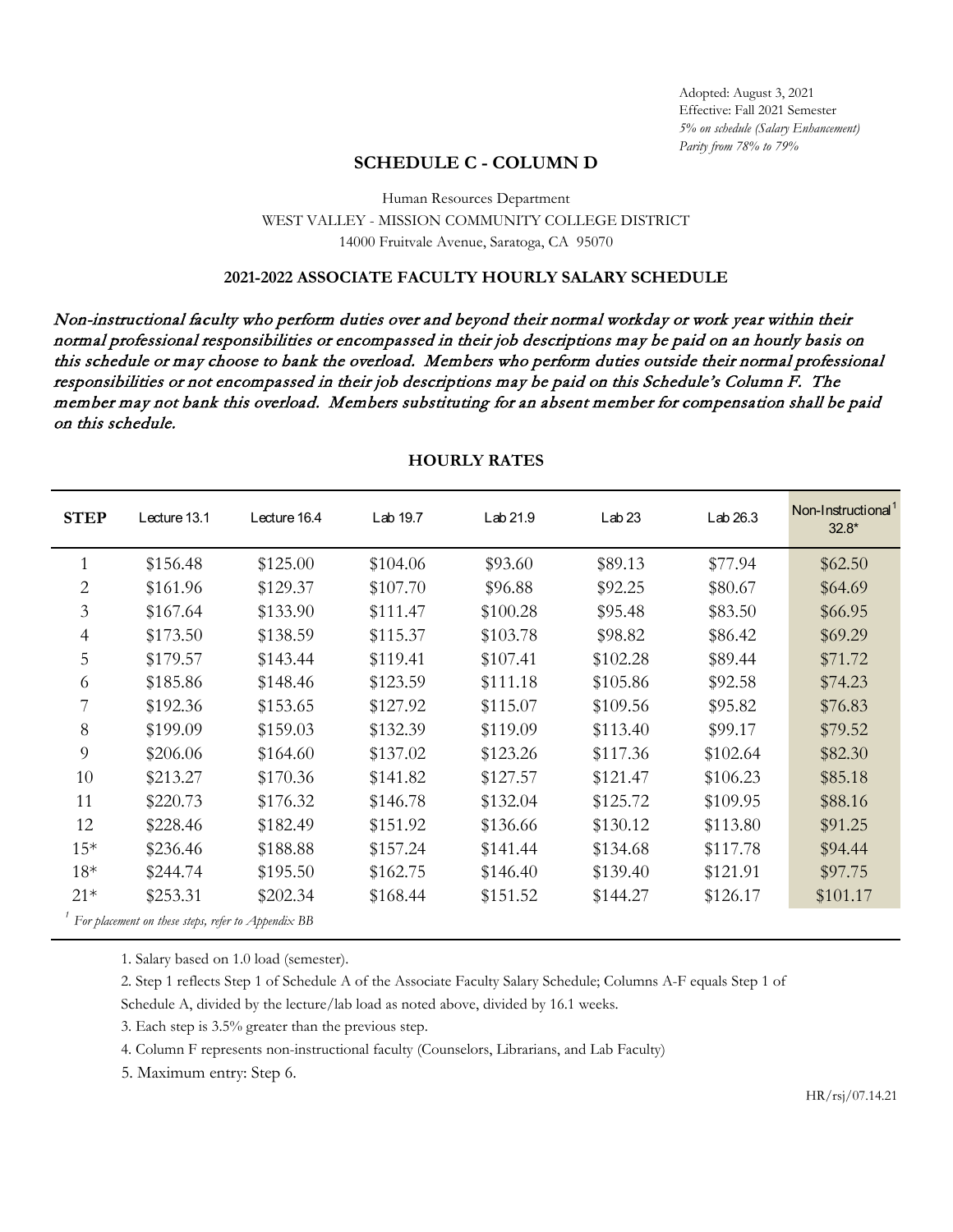# **SCHEDULE C - COLUMN E**

## Human Resources Department WEST VALLEY - MISSION COMMUNITY COLLEGE DISTRICT 14000 Fruitvale Avenue, Saratoga, CA 95070

### **2021-2022 ASSOCIATE FACULTY HOURLY SALARY SCHEDULE**

Non-instructional faculty who perform duties over and beyond their normal workday or work year within their normal professional responsibilities or encompassed in their job descriptions may be paid on an hourly basis on this schedule or may choose to bank the overload. Members who perform duties outside their normal professional responsibilities or not encompassed in their job descriptions may be paid on this Schedule's Column F. The member may not bank this overload. Members substituting for an absent member for compensation shall be paid on this schedule.

| <b>STEP</b>                                        | Lecture 13.1 | Lecture 16.4 | Lab 19.7 | Lab 21.9 | Lab <sub>23</sub> | Lab 26.3 | Non-Instructional <sup>1</sup><br>$32.8*$ |  |
|----------------------------------------------------|--------------|--------------|----------|----------|-------------------|----------|-------------------------------------------|--|
|                                                    | \$162.35     | \$129.68     | \$107.96 | \$97.12  | \$92.47           | \$80.87  | \$64.84                                   |  |
| $\overline{2}$                                     | \$168.04     | \$134.23     | \$111.74 | \$100.52 | \$95.71           | \$83.70  | \$67.11                                   |  |
| 3                                                  | \$173.92     | \$138.92     | \$115.65 | \$104.03 | \$99.06           | \$86.63  | \$69.46                                   |  |
| 4                                                  | \$180.01     | \$143.79     | \$119.70 | \$107.67 | \$102.52          | \$89.66  | \$71.89                                   |  |
| 5                                                  | \$186.31     | \$148.82     | \$123.89 | \$111.44 | \$106.11          | \$92.80  | \$74.41                                   |  |
| 6                                                  | \$192.83     | \$154.03     | \$128.22 | \$115.34 | \$109.83          | \$96.05  | \$77.01                                   |  |
|                                                    | \$199.58     | \$159.42     | \$132.71 | \$119.38 | \$113.67          | \$99.41  | \$79.71                                   |  |
| 8                                                  | \$206.56     | \$165.00     | \$137.36 | \$123.56 | \$117.65          | \$102.89 | \$82.50                                   |  |
| 9                                                  | \$213.79     | \$170.77     | \$142.17 | \$127.89 | \$121.77          | \$106.49 | \$85.39                                   |  |
| 10                                                 | \$221.27     | \$176.75     | \$147.14 | \$132.36 | \$126.03          | \$110.21 | \$88.37                                   |  |
| 11                                                 | \$229.02     | \$182.94     | \$152.29 | \$136.99 | \$130.44          | \$114.08 | \$91.47                                   |  |
| 12                                                 | \$237.03     | \$189.33     | \$157.62 | \$141.79 | \$135.00          | \$118.06 | \$94.67                                   |  |
| $15*$                                              | \$245.33     | \$195.96     | \$163.14 | \$146.75 | \$139.73          | \$122.20 | \$97.98                                   |  |
| $18*$                                              | \$253.92     | \$202.83     | \$168.85 | \$151.89 | \$144.62          | \$126.48 | \$101.41                                  |  |
| $21*$                                              | \$262.80     | \$209.92     | \$174.75 | \$157.20 | \$149.68          | \$130.90 | \$104.96                                  |  |
| For placement on these steps, refer to Appendix BB |              |              |          |          |                   |          |                                           |  |

#### **HOURLY RATES**

1. Salary based on 1.0 load (semester).

2. Step 1 reflects Step 1 of Schedule A of the Associate Faculty Salary Schedule; Columns A-F equals Step 1 of

Schedule A, divided by the lecture/lab load as noted above, divided by 16.1 weeks.

3. Each step is 3.5% greater than the previous step.

4. Column F represents non-instructional faculty (Counselors, Librarians, and Lab Faculty)